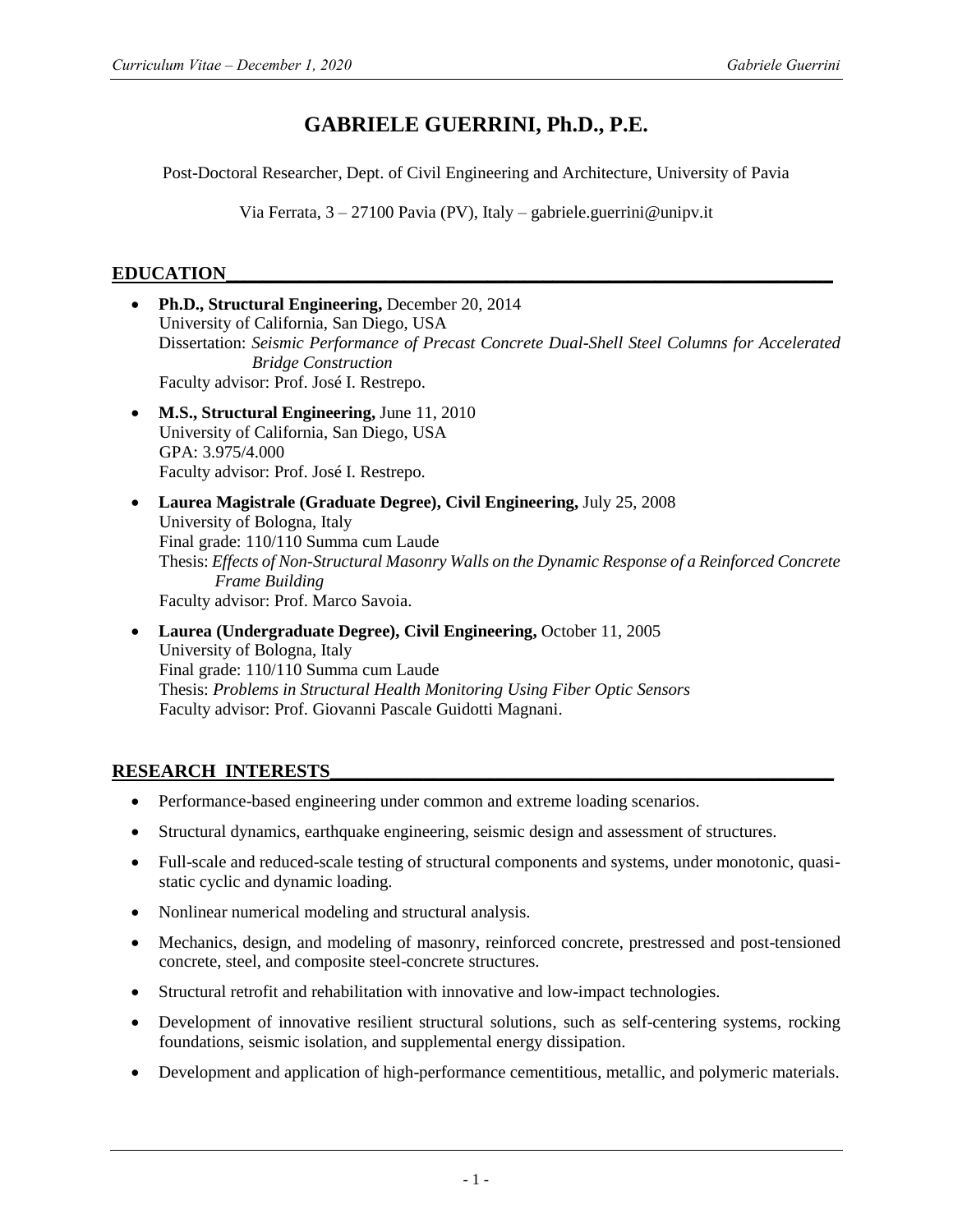### **RESEARCH EXPERIENCE**

- **Post-Doctoral Researcher**, January 2016-present Department of Civil Engineering and Architecture, University of Pavia, and EUCENTRE, Italy Supervisor: Prof. Andrea Penna.
	- $\Diamond$  Dynamic shake-table tests and quasi-static cyclic tests of masonry buildings and subassemblages, at full and reduced scale.
	- Development, modeling, and testing of sustainable seismic retrofit strategies for stone and brick masonry buildings.
	- Experimental characterization of masonry materials and components.
	- $\Diamond$  Performance assessment of masonry structures under tectonic and induced seismicity.
	- Nonlinear static and time-history analyses of masonry structures.
	- $\Diamond$  Evaluation of seismic displacement demands for nonlinear static (pushover) analysis.
	- Development and testing of an innovative kinematic seismic isolation device.
- **Graduate Student Researcher**, September 2008-August 2014 Department of Structural Engineering, University of California, San Diego, USA Faculty advisor: Prof. José I. Restrepo.
	- $\Diamond$  Development of a seismic-resilient low-damage, self-centering technology for posttensioned precast composite steel-concrete bridge piers, including design guidelines.
	- Dynamic shake-table tests and quasi-static cyclic tests of conventional reinforced concrete, self-centering, and rocking bridge and building structures, at full and reduced scale.
	- Experimental characterization of conventional and innovative materials: steel, concrete, mortar, fiber-reinforced mortar, rubber, polyurethane.
	- Nonlinear static and time-history analyses of conventional reinforced concrete and selfcentering structural systems.
	- $\Diamond$  Implementation of a displacement-driven nonlinear adaptive pushover algorithm, with consideration of higher-mode effects.
	- $\Diamond$  Extent of plasticity in reinforced concrete members including flexure-shear interaction effects.
- **Laurea Magistrale Thesis Research**, March 2008-July 2008 Department of Civil, Environmental, and Materials Engineering, University of Bologna, Italy Faculty advisor: Prof. Marco Savoia.
	- $\Diamond$  Investigation of the effect of masonry infills on the dynamic and seismic response of a reinforced concrete frame building, via nonlinear static and time-history analyses.
- **Laurea Thesis Research**, June 2005-October 2005 Department of Civil, Environmental, and Materials Engineering, University of Bologna, Italy Faculty advisor: Prof. Giovanni Pascale Guidotti Magnani.
	- $\Diamond$  Laboratory tests with application of fiber optic sensors to fiber-reinforced polymer specimens, including data processing and interpretation.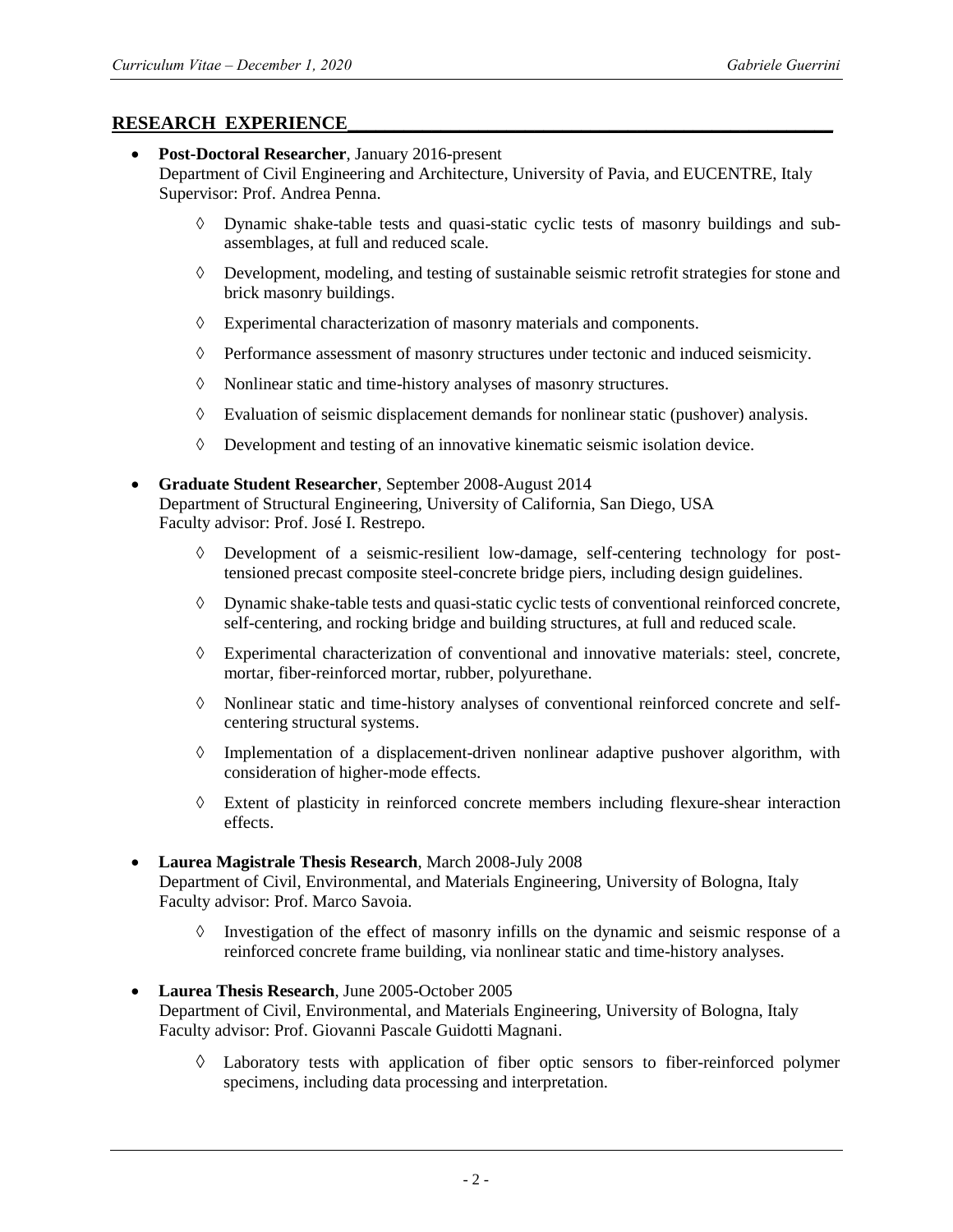## **TEACHING EXPERIENCE\_\_\_\_\_\_\_\_\_\_\_\_\_\_\_\_\_\_\_\_\_\_\_\_\_\_\_\_\_\_\_\_\_\_\_\_\_\_\_\_\_\_\_\_\_\_\_\_\_\_\_\_**

- **Teaching Assistant:** prepared and taught weekly discussion and project sessions as well as occasional lectures; held office and laboratory hours; prepared, solved, and graded homework, term projects, and exams.
	- *Structural Design* Dept. of Civil Engineering and Architecture, Univ. of Pavia, Italy, Prof. A. Penna Undergraduate division. Spring 2020, 2019, 2018, 2017, 2016.
	- *Reinforced Concrete Structures* Dept. of Civil Engineering and Architecture, Univ. of Pavia, Italy, Prof. B. Mihaylov Graduate division. Fall 2017.
	- *Advanced Seismic Design of Structures* Dept. of Structural Engineering, UC San Diego, USA, Prof. J.I. Restrepo SE 223, graduate division. Spring 2014, 2013, 2012, 2011, 2010, 2009.
	- *Design of Structural Concrete/Prestressed Concrete* Dept. of Structural Engineering, UC San Diego, USA, Prof. P.B. Shing SE 151B, undergraduate upper division. Spring 2014 and 2007.
	- *Design of Structural Concrete/Reinforced Concrete* Dept. of Structural Engineering, UC San Diego, USA, Prof. J.I. Restrepo SE 151A, undergraduate upper division. Winter 2014.
	- *Statistics, Probability and Reliability* Dept. of Structural Engineering, UC San Diego, USA, Prof. J.P. Conte SE 125, undergraduate upper division. Fall 2013.
	- *Fundamentals of Seismic Design* ROSE School, Pavia, Italy, Prof. J.I. Restrepo Graduate division. Fall 2009.
	- *Earthquake in Action* California State Summer School for Mathematics and Science, UC San Diego, USA, Prof. P.B. Shing and Dr. K. Robinson Summer program for high-school students. Summer 2007.
- **Teacher:** prepared and taught lectures; prepared assignments, provided guidance, and graded homework, term projects, laboratory activities, and exams.
	- *Reinforced Concrete Structures* Dept. of Civil Engineering and Architecture, Univ. of Pavia, Italy, Co-instructor with Prof. B. Mihaylov Graduate division. Fall 2020.
	- *Laboratory of Structural Engineering* Dept. of Civil Engineering and Architecture, Univ. of Pavia, Italy Co-instructor with Prof. F. Graziotti Graduate division. Spring 2020.
	- *Structural Engineering* Dept. of Civil Engineering and Architecture, Univ. of Pavia, Italy Co-instructor with Prof. P. Venini and Dr. Annalisa Rosti Graduate division. Fall 2018.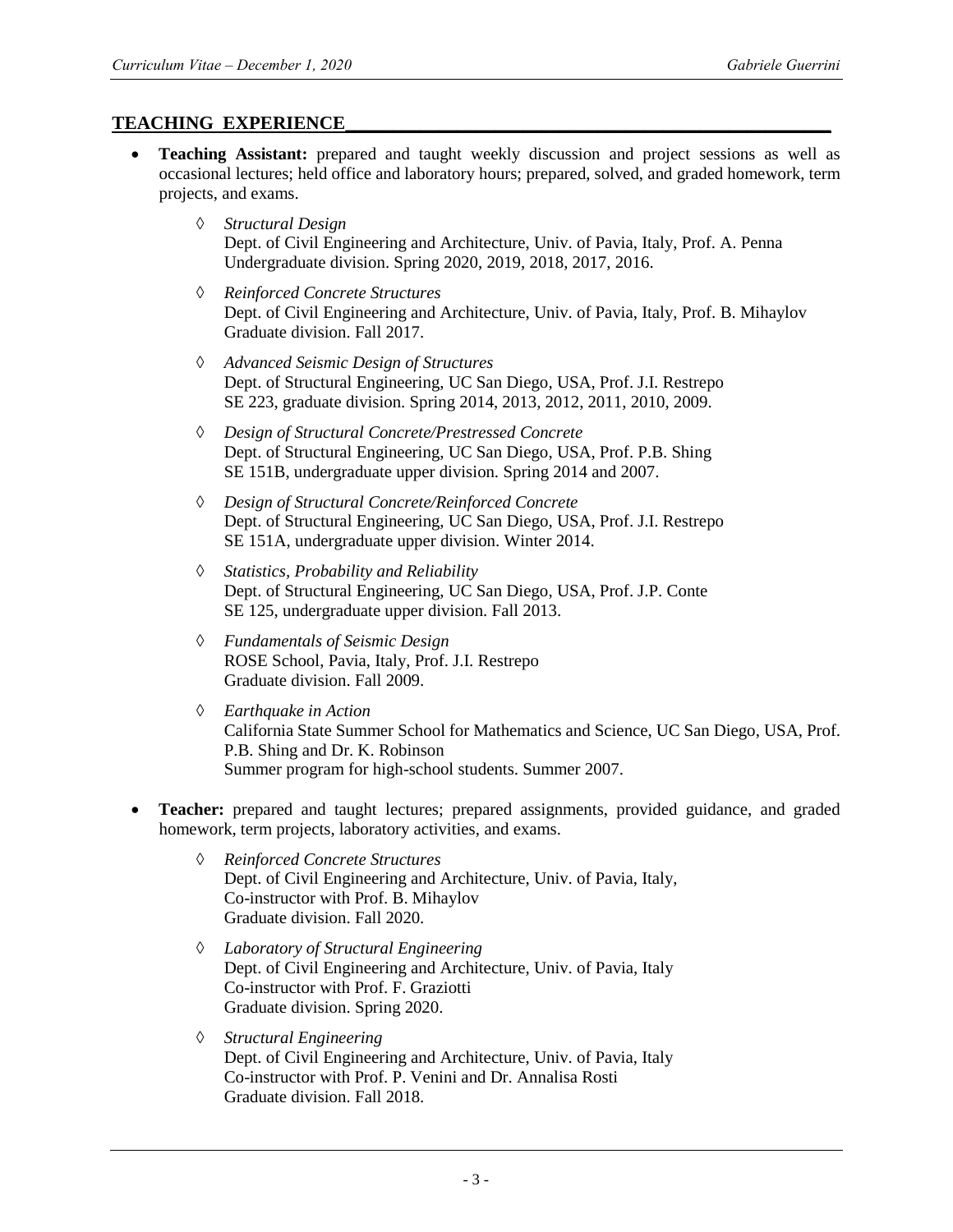#### *Earthquake in Action*

California State Summer School for Mathematics and Science, UC San Diego, USA Co-instructor with Prof. P.B. Shing, Dr. K. Robinson, and Dr. A. Stavridis Summer program for high-school students. Summer 2009.

### **MENTORING EXPERIENCE**

- **Undergraduate students:** research activity, experimental work, and theses.
	- $\Diamond$  Dept. of Civil Engineering and Architecture, Univ. of Pavia, Italy, 2019/2020: Riccardo Cerutti.
	- Dept. of Civil Engineering and Architecture, Univ. of Pavia, Italy, 2018/2019: Hajar Sif Essalam, Renato Solimena.
	- Dept. of Civil Engineering and Architecture, Univ. of Pavia, Italy, 2017/2018: Sarah Ballarin, Giuseppe Crisafulli, Luca Franzoni, Alberto Gagliardi.
	- Dept. of Civil Engineering and Architecture, Univ. of Pavia, Italy, 2016/2017: Alice Airoldi, Andrea Bruggi, Michele Caserini, Donato Iorio, Stefano Minelli.
	- Dept. of Civil Engineering and Architecture, Univ. of Pavia, Italy, 2015/2016: Marco Termine.
- **Graduate students:** individual studies, research activity, experimental work, and theses.
	- Dept. of Civil Engineering and Architecture, Univ. of Pavia, Italy, 2019/2020: Alice Airoldi, Andrea Bruggi, Lorenc Cani, Cecilia Noto, Federico Sacchi, Christian Salvatori.
	- Dept. of Civil Engineering and Architecture, Univ. of Pavia, Italy, 2018/2019: Gian Carlo De Sanctis, Ilaria Nasso, Christian Salvatori, Nicolò Vignati.
	- Dept. of Civil Engineering and Architecture, Univ. of Pavia, Italy, 2017/2018: Luca Mazzella, Sacha Pellegrini, Camilla Rossi.
	- Dept. of Civil Engineering and Architecture, Univ. of Pavia, Italy, 2016/2017: Paolo Comini, Francesca Di Santo, Simone Scherini.
	- Dept. of Structural Engineering, UC San Diego, USA, 2013/2014: Anthony Trgovcich.
	- Dept. of Structural Engineering, UC San Diego, USA, and Dept. of Civil, Chemical, Environmental, and Materials Engineering, Univ. of Bologna, Italy, 2011/2012: Milena Massari, Athanassios Vervelidis.
	- Dept. of Structural Engineering, UC San Diego, USA, and Dept. of Civil, Chemical, Environmental, and Materials Engineering, Univ. of Bologna, Italy, 2010/2011: Francesco Carrea.

### **Student competitions:**

 Dept. of Structural Engineering, UC San Diego, USA, 2012/2013: EERI Undergraduate Seismic Design Competition Team.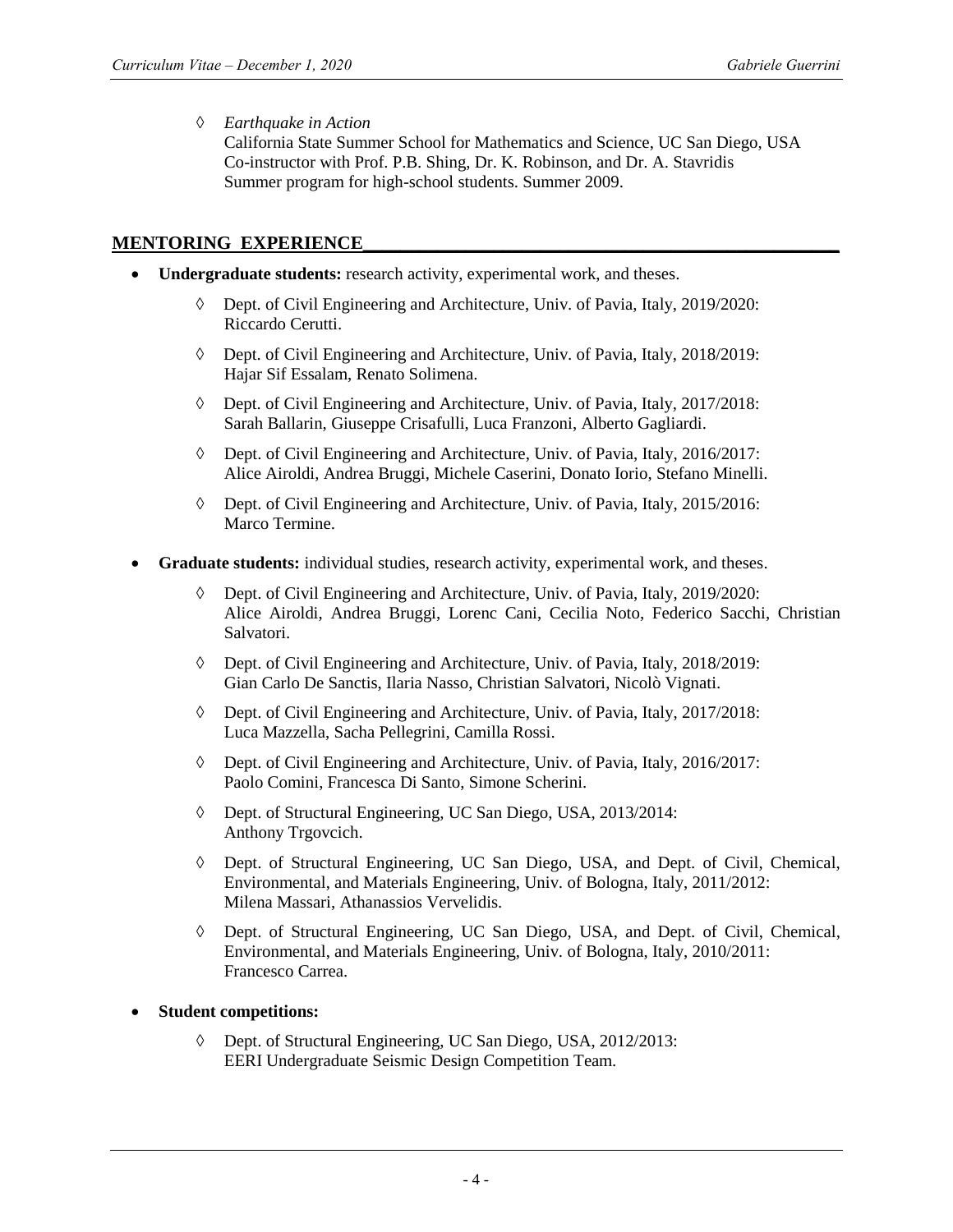## **HONORS AND AWARDS**

- *Best Presentation Award*, 10<sup>th</sup> International Conference on Urban Earthquake Engineering, Tokyo Institute of Technology, Japan, March 2013.
- *E.K. Rice and W.C. Bailey Memorial Scholarship*, Post-Tensioning Institute, USA, 2010/2011.
- *Structural Engineering Department Fellowship*, UC San Diego, USA, 2008/2009.
- *Overseas - Education Abroad Program Scholarship*, University of Bologna, Italy, 2006/2007.
- *Arrigo and Anella Focherini Memorial Scholarship*, University of Bologna, Italy, 2004/2005.

# **INVITED LECTURES, SEMINARS, AND PRESENTATIONS**

- 1. *Seismic Vulnerability Assessment and Mitigation of Existing Masonry Buildings* Mapei Croatia, Sveta Nedelja, Croatia Workshop, July 28, 2020.
- 2. *Local Mechanism Analysis in Masonry Structures According to the 2018 Italian Building Code* Digital & BIM Italia, Bologna, Italy Workshop (in Italian), November 22, 2019.
- 3. *Experimental Assessment of the Seismic Performance of a Stone Masonry Building Aggregate in Basel* Basler Erdbebenkurse, Basel, Switzerland Seminar, September 12, 2019.
- 4. *Existing Masonry Buildings and Retrofit Methods According to the 2018 Italian Building Code* P-learning, Brescia, Italy E-learning course for professional engineers (in Italian), July 9-10, 2019.
- 5. *Light Retrofit Solutions and Seismic Isolation Systems* EconStruct, Leeuwarden, the Netherlands Seminar, May 10, 2019.
- 6. *Equivalent-Frame Modeling of masonry Buildings: an Effective Approach for Calculation and Interpretation* ERGOCAD, Porto Palace Conference Hall, Thessaloniki, Greece Workshop, June 22, 2018.
- 7. *Seismic Performance of Conventional Reinforced Concrete and Low-Damage Bridge Columns* Dept. of Civil and Environmental Engineering and Construction, University of Nevada, Las Vegas, USA Seminar, March 14, 2016.
- 8. *Hybrid Rocking Recentering Systems: Application to Columns for Accelerated Bridge Construction* San Francisco Public Works, City and County of San Francisco, USA Seminar, October 15, 2014.
- 9. *Seismic Behavior of a Recentering Bridge Column for Accelerated Bridge Construction* Dept. of Structural Engineering, University of California, San Diego, USA Oral presentation, NEES-REU Orientation, June 20, 2013.
- 10. *Seismic Design & Performance of Recentering Bridge Columns for Accelerated Bridge Construction* Dept. of Civil, Environmental, and Architectural Engineering, University of Kansas, USA Seminar, April 15, 2013.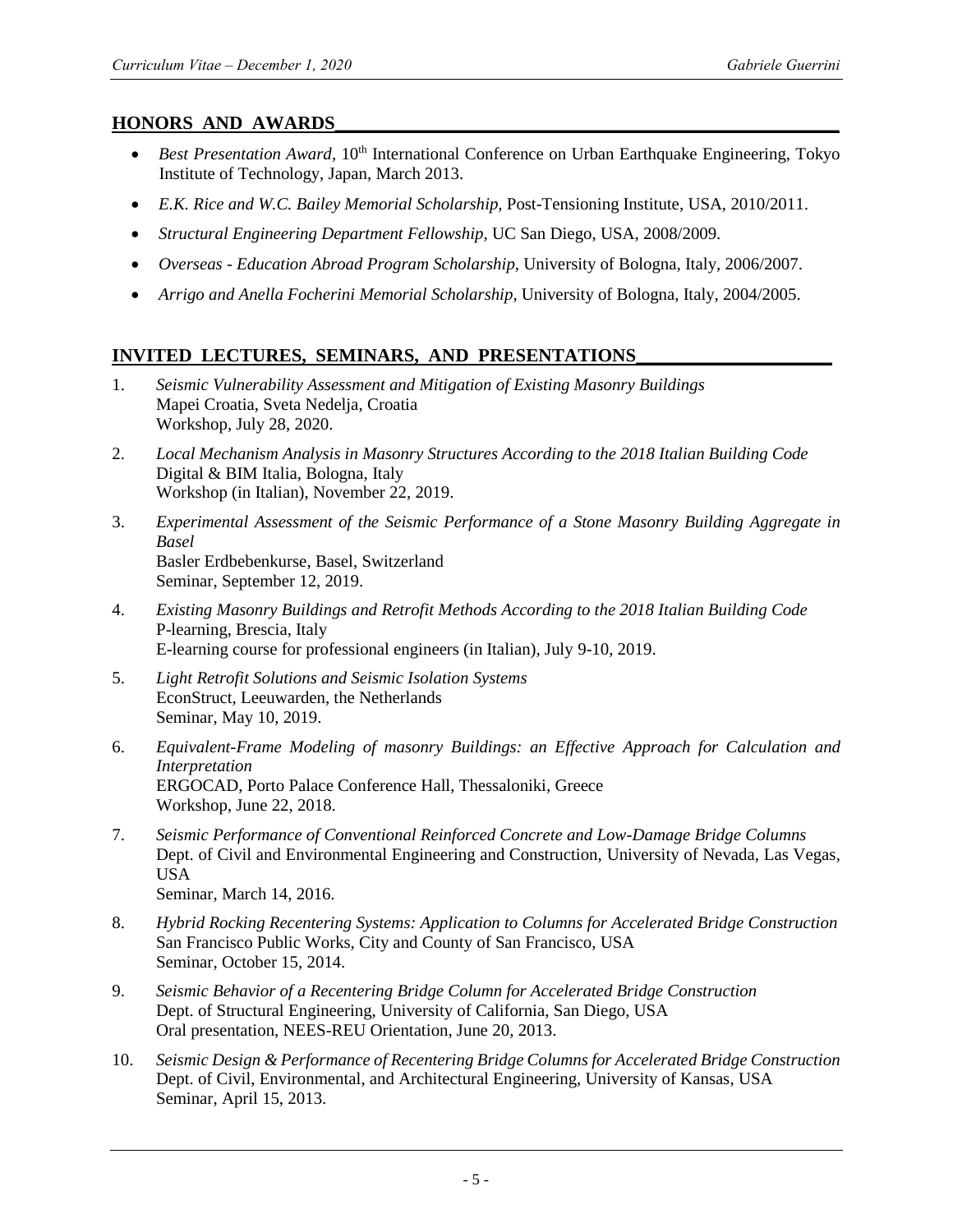- 11. *Large Scale Validation of the Seismic Performance of Reinforced Concrete Bridge Columns* Dept. of Structural Engineering, University of California, San Diego, USA Invited Lecture, January 29, 2013.
- 12. *Seismic Performance of Ductile Reinforced Concrete Bridge Piers* University of the Republic of San Marino and University of Modena and Reggio Emilia, Italy Seminar, December 21, 2012.
- 13. *Seismic Response of Recentering Low-Damage Precast Concrete Dual-Shell Steel Columns* Pacific Earthquake Engineering Research Center, Berkeley, CA, USA Poster presentation, 2012 PEER Annual Meeting, October 26-27, 2012.
- 14. *Advanced Precast Concrete Dual-Shell Steel Columns* Pacific Earthquake Engineering Research Center, Berkeley, CA, USA Poster presentation, 2011 PEER Annual Meeting, September 30-October 1, 2011.
- 15. *Large-Scale Validation of Seismic Performance of Bridge Columns* Network for Earthquake Engineering Simulation and Multi-Disciplinary Center for Earthquake Engineering Research, Buffalo, NY, USA Poster and oral presentation, 2011 Quake Summit and MCEER Annual Meeting, June 9-11, 2011.
- 16. *Large-Scale Validation of Seismic Performance of Bridge Columns* Network for Earthquake Engineering Simulation and Pacific Earthquake Engineering Research Center, San Francisco, CA, USA Poster presentation, 2010 Quake Summit and PEER Annual Meeting, October 8-9, 2010.
- 17. *Ductile Behavior of Reinforced Concrete Structures* Dept. of Civil, Chemical, Environmental, and Materials Engineering, University of Bologna, Italy Invited Lecture, December 16, 2009 and May 16, 2010.
- 18. *Advanced Precast Concrete Dual-Shell Steel Columns* Pacific Earthquake Engineering Research Center, San Francisco, CA, USA Poster presentation, 2009 PEER Annual Meeting, October 15-16, 2009.

# PROFESSIONAL SERVICE

- **Journal Peer Reviewer**, November 2016-present
	- *ACI Structural Journal*, American Concrete Institute.
	- *Engineering Structures*, Elsevier.
	- *Journal of Structural Engineering*, American Society of Civil Engineers.
	- *Journal of Earthquake Engineering*, Taylor & Francis.
	- *Structural Concrete*, John Wiley & Sons.
	- *Structures*, Elsevier.
- **Post-Earthquake Reconnaissance and Assessment**, April 2010-present
	- $\Diamond$  Central Italy, after the August 24 and October 30, 2016 main events.
	- Emilia-Romagna, Italy, after the May 20 and May 29, 2012 main events.
	- Mexicali, Baja California, Mexico, after the April 04, 2010 main event.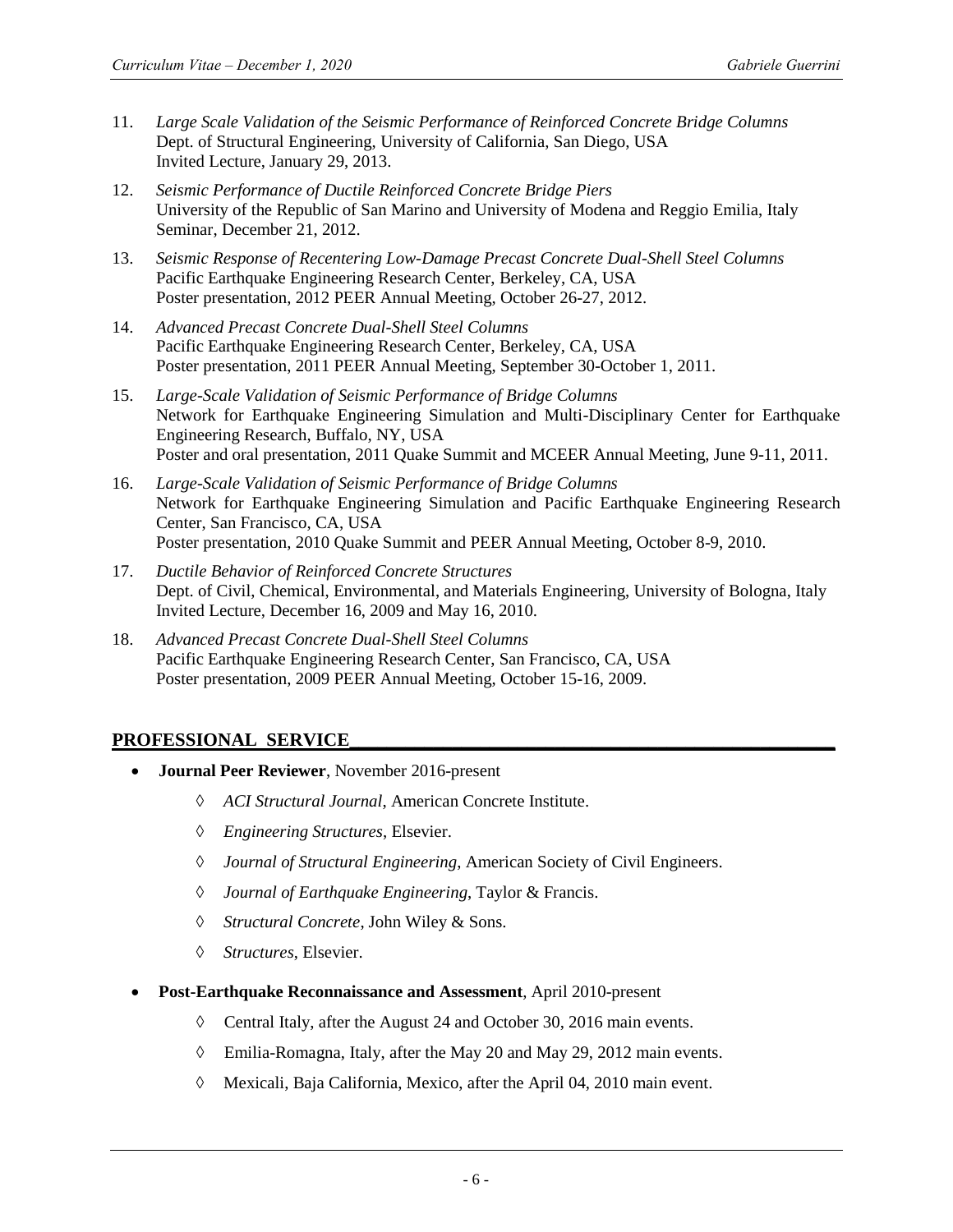### PROFESSIONAL EXPERIENCE

- **Structural Engineer Consultant**, January 2014-present
	- Structural design and analysis of two high-rise buildings located in Tijuana, Baja California, Mexico, including reinforced concrete foundations, steel gravity framing, and reinforced concrete shear-walls.
	- $\Diamond$  Seismic vulnerability assessment and retrofit of an existing school masonry building, located in the province of Alessandria, Italy. Mitigation of out-of-plane local mechanisms by tie-rods and continuous connections between walls and diaphragms. Structural design and numerical analysis of a new steel emergency staircase.
	- $\Diamond$  Structural design and numerical analysis (under gravity and seismic loads) of a modified layout for an existing unreinforced masonry building, adapted to residential use, located in the province of Pavia, Italy. Partial replacement of the floor framing with composite steelconcrete deck, strengthening of existing floor diaphragms, and seismic assessment of the modified structure.
	- $\Diamond$  Peer review of the nonlinear static and dynamic analyses of an existing unreinforced masonry building (Ashleigh Court) located in Wellington, New Zealand.
	- Structural design and numerical analysis (under gravity and seismic loads) of a new 6-story reinforced concrete shear-wall braced building, for commercial and office use in Oakland, CA, USA. Application of a performance-based approach to reduce foundation costs compared to standard code requirements. Structural consulting for the evaluation of proposed modifications during construction phases.
	- $\Diamond$  Design of the vibration isolation system for a glass showcase at the Whitney Museum in New York, USA.
	- $\Diamond$  Preliminary analysis and design (under gravity and seismic loads) of a new 2-story timber and steel frame house, in Richmond, CA, USA.
	- Review of the design (under gravity and seismic loads) of a new 34-story steel frame/concrete core building, for garage and medical office use, in Tijuana, Mexico.

# **Junior Engineer and Student Trainee**, September 2014-December 2015

City and County of San Francisco, San Francisco Public Works, San Francisco, CA

- $\Diamond$  Structural design and numerical analysis (under gravity and seismic loads) of a new 3-story steel frame building, with special moment-resisting frames and buckling-restrained braces, for the San Francisco Fire Department (Fire Station 05). Application of a performancebased approach to ensure immediate occupancy even after major seismic events.
- $\Diamond$  Preliminary analysis and design (under gravity and seismic loads) of a new warehouse with reinforced concrete shear-walls and steel-frame deck, for garage and mechanical shop use in San Francisco, CA, USA (General Services Administration, Central Shops).
- Review of the non-linear static analysis and proposed seismic retrofit of an existing 9-story reinforced concrete building dating back to the 1970s, for the San Francisco General Hospital (Building 5).
- $\Diamond$  Seismic vulnerability assessment of an existing warehouse with unreinforced masonry walls and steel-frame deck, dating back to the end of 1800/beginning of 1900 (Animal Care & Control, 1401 Bryant Street). Preliminary design of a modified structural layout with new steel frames and seismic retrofit of the existing masonry with shotcrete, adding a new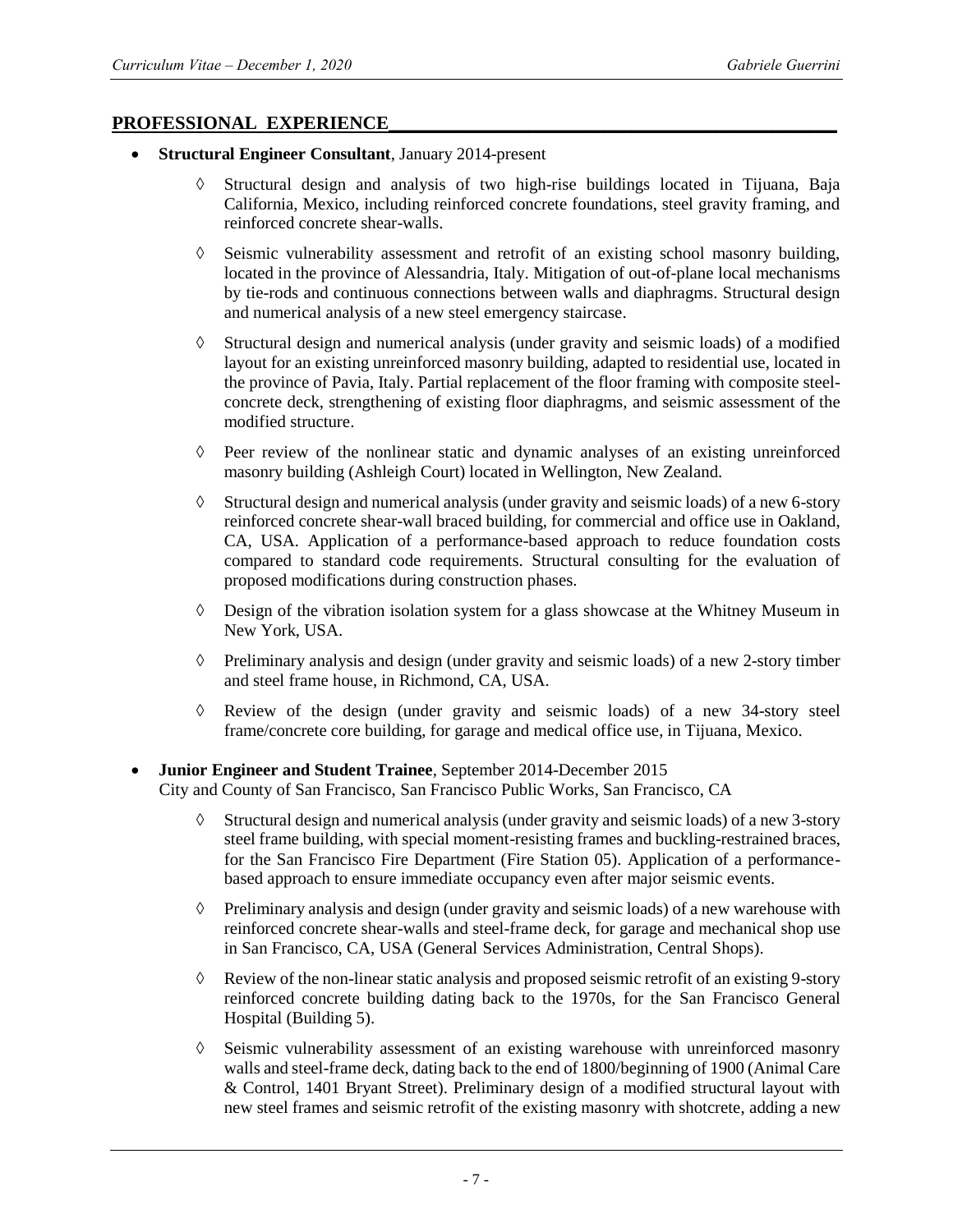intermediate floor and adapting the original industrial warehouse to office space and veterinary clinic.

- $\Diamond$  Seismic vulnerability assessment of an existing 2-story building with tilt-up precast concrete walls and timber floors, dating back to the 1960s, for the San Francisco Fire Department (Fire Station 49). Design of the seismic retrofit for the roof timber diaphragm.
- $\Diamond$  Seismic vulnerability assessment of an existing 5-story steel/concrete frame building with stone masonry infills, dating back to the 1910s/1930s, for medical clinic and office use in San Francisco, CA, USA (Department of Public Health Headquarters, 101 Grove Street). Structural survey and preliminary vulnerability assessment.
- $\Diamond$  Seismic vulnerability assessment of an existing reinforced concrete parking structure, dating back to the 1960s and recently upgraded with steel braces, in San Francisco, CA, USA (Ellis O'Farrell Garage). Numerical modeling and linear dynamic analysis.
- $\Diamond$  Visual inspection and performance evaluation of existing bridges and tunnels within the City and County of San Francisco.

# PROFESSIONAL AFFILIATIONS

- Board for Professional Engineers, Land Surveyors, and Geologists of California: Engineer-in-Training, 2011-present.
- Board of Engineers, Province of Bologna, Italy: Professional Civil Engineer, 2010-present.
- American Society of Civil Engineers: member, 2010-present.
- Post-Tensioning Institute: member, 2010-present.
- American Institute of Steel Construction: member, 2010-present.
- American Concrete Institute: member, 2009-present.
- Structural Engineers Association of California: member, 2009-2015.

# **OTHER SKILLS\_\_\_\_\_\_\_\_\_\_\_\_\_\_\_\_\_\_\_\_\_\_\_\_\_\_\_\_\_\_\_\_\_\_\_\_\_\_\_\_\_\_\_\_\_\_\_\_\_\_\_\_\_\_\_\_\_\_\_\_\_\_**

## **Computer Skills**

- Programming languages and computational packages: Matlab, Tcl, Fortran, Mathematica.
- Computer-aided design: AutoCAD.
- Structural analysis/finite element software packages: OpenSees, Ruaumoko, SAP-2000, ETABS, Midas, Tremuri.
- Other software: Windows O.S., MS Office (Word, Excel, PowerPoint).

### **Language Skills**

- Italian: native proficiency.
- English: excellent proficiency.
- French: basic knowledge.
- Spanish: basic knowledge.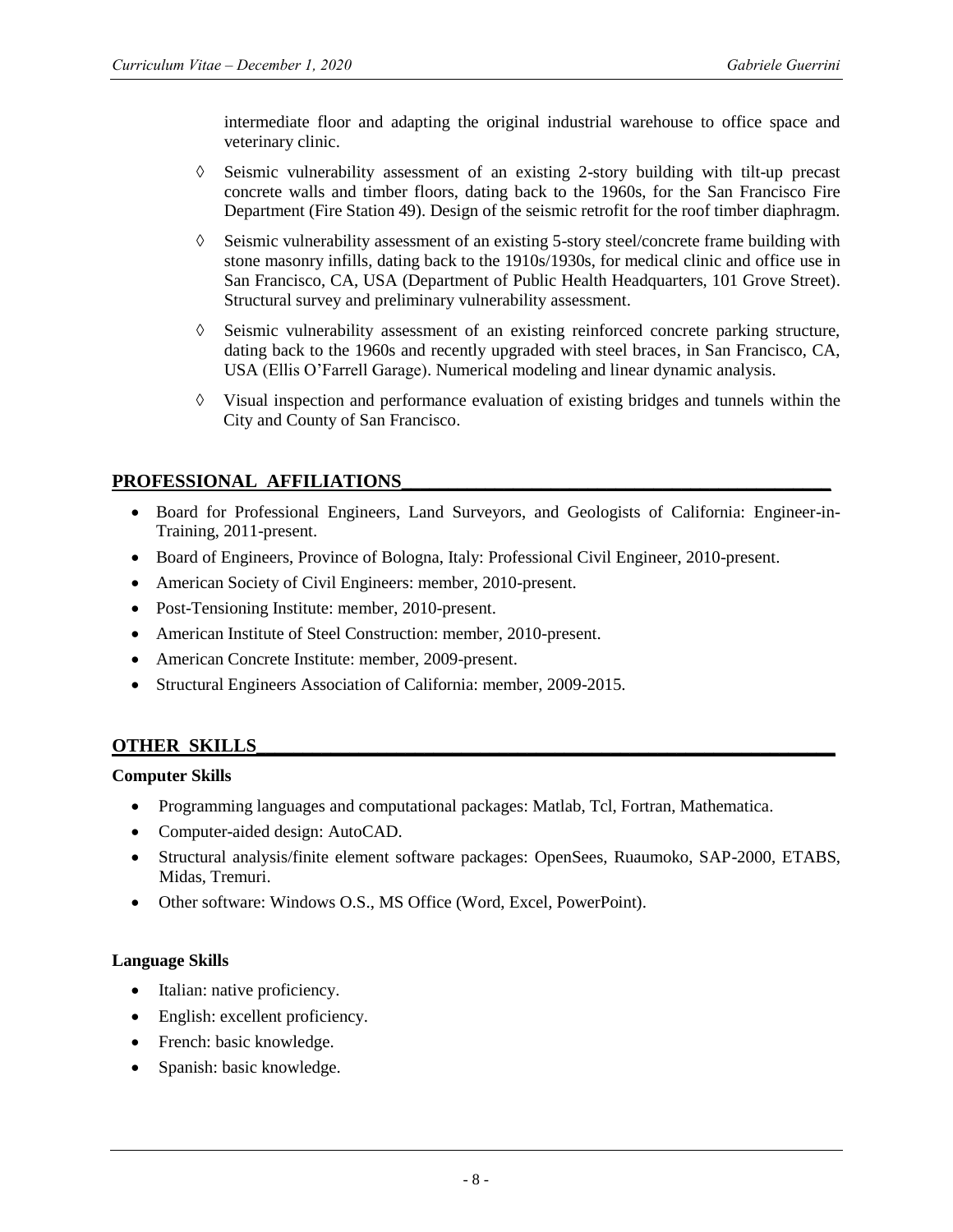## **PUBLICATIONS\_\_\_\_\_\_\_\_\_\_\_\_\_\_\_\_\_\_\_\_\_\_\_\_\_\_\_\_\_\_\_\_\_\_\_\_\_\_\_\_\_\_\_\_\_\_\_\_\_\_\_\_\_\_\_\_\_\_\_\_\_\_**

### **Peer-Reviewed Journal Publications**

- 1. Miglietta, M., Damiani, N., **Guerrini, G.**, and Graziotti, F., "Full-Scale Shake-Table Tests on Two Unreinforced Masonry Cavity-Wall Buildings: Effect of an Innovative Timber Retrofit". *Bulletin of Earthquake Engineering*, accepted October 2020.
- 2. **Guerrini, G.**, Damiani, N., Miglietta, M., and Graziotti, F., "Cyclic Response of Masonry Piers Retrofitted with Timber Frames and Boards". *Proceedings of the Institution of Civil Engineers – Structures and Buildings*, February 2020.
- 3. Senaldi, I., **Guerrini, G.**, Comini, P., Graziotti, F., Penna, A., Beyer, K., and Magenes, G., "Experimental Seismic Performance of a Half‑Scale Stone Masonry Building Aggregate". *Bulletin of Earthquake Engineering*, January 2020.
- 4. Di Sarno, L., Da Porto, F., **Guerrini, G.**, Calvi, P., Camata, G., and Prota, A., "Seismic Performance of Bridges during the 2016 Central Italy Earthquakes". *Bulletin of Earthquake Engineering*, October 2019.
- 5. **Guerrini, G.**, Senaldi, I., Graziotti, F., Magenes, G., Beyer, K., and Penna, A., "Shake-Table Test of a Strengthened Stone Masonry Building Aggregate with Flexible Diaphragms". *International Journal of Architectural Heritage*, July 2019.
- 6. **Guerrini, G.** and Restrepo, J.I., "Extent of Plasticity in Reinforced Concrete Columns". *ACI Structural Journal*, September 2018.
- 7. Zhang, Z., Fleischman, R., Restrepo, J.I., **Guerrini G.**, Nema, A., Zhang, D., Shakya, U., Tsampras, G., and Sause, R., "Shake Table Test Performance of an Inertial Force-Limiting Floor Anchorage System". *Earthquake Engineering and Structural Dynamics*, August 2018.
- 8. Kallioras, S., **Guerrini, G.**, Tomassetti, U., Peloso, S., and Graziotti, F., "Dataset from the Dynamic Shake-Table Test of a Full-Scale Unreinforced Clay Masonry Building with Flexible Timber Diaphragms". *Data in Brief*, June 2018.
- 9. Kallioras, S., **Guerrini, G.**, Tomassetti, U., Marchesi, B., Penna, A., Graziotti, F., and Magenes, G., "Experimental Seismic Performance of a Full-Scale Unreinforced Clay Masonry Building with Flexible Timber Diaphragms". *Engineering Structures*, April 2018.
- 10. **Guerrini, G.**, Graziotti, F., Penna, A., and Magenes, G., "Improved Evaluation of Inelastic Displacement Demands for Short-Period Masonry Structures". *Earthquake Engineering and Structural Dynamics*, July 2017.
- 11. **Guerrini, G.**, Restrepo, J.I., Massari, M., and Vervelidis, A., "Seismic Behavior of Posttensioned Self-Centering Precast Concrete Dual-Shell Steel Columns". *ASCE Journal of Structural Engineering*, April 2015.
- 12. Antonellis, G., Gavras, A.G., Panagiotou, M., Kutter, B.L., **Guerrini, G.**, Sander, A.C., and Fox, P.J., "Shake Table Test of Large-Scale Bridge Columns Supported on Rocking Shallow Foundations". *ASCE Journal of Geotechnical and Geoenvironmental Engineering*, January 2015.

## **Other Journal Publications**

13. Di Sarno, L., da Porto, F., **Guerrini, G.**, and Prota, A., "Analysis of the Structural Response of Some Bridges during the Central Italy Earthquake". *Progettazione Sismica*, 2018.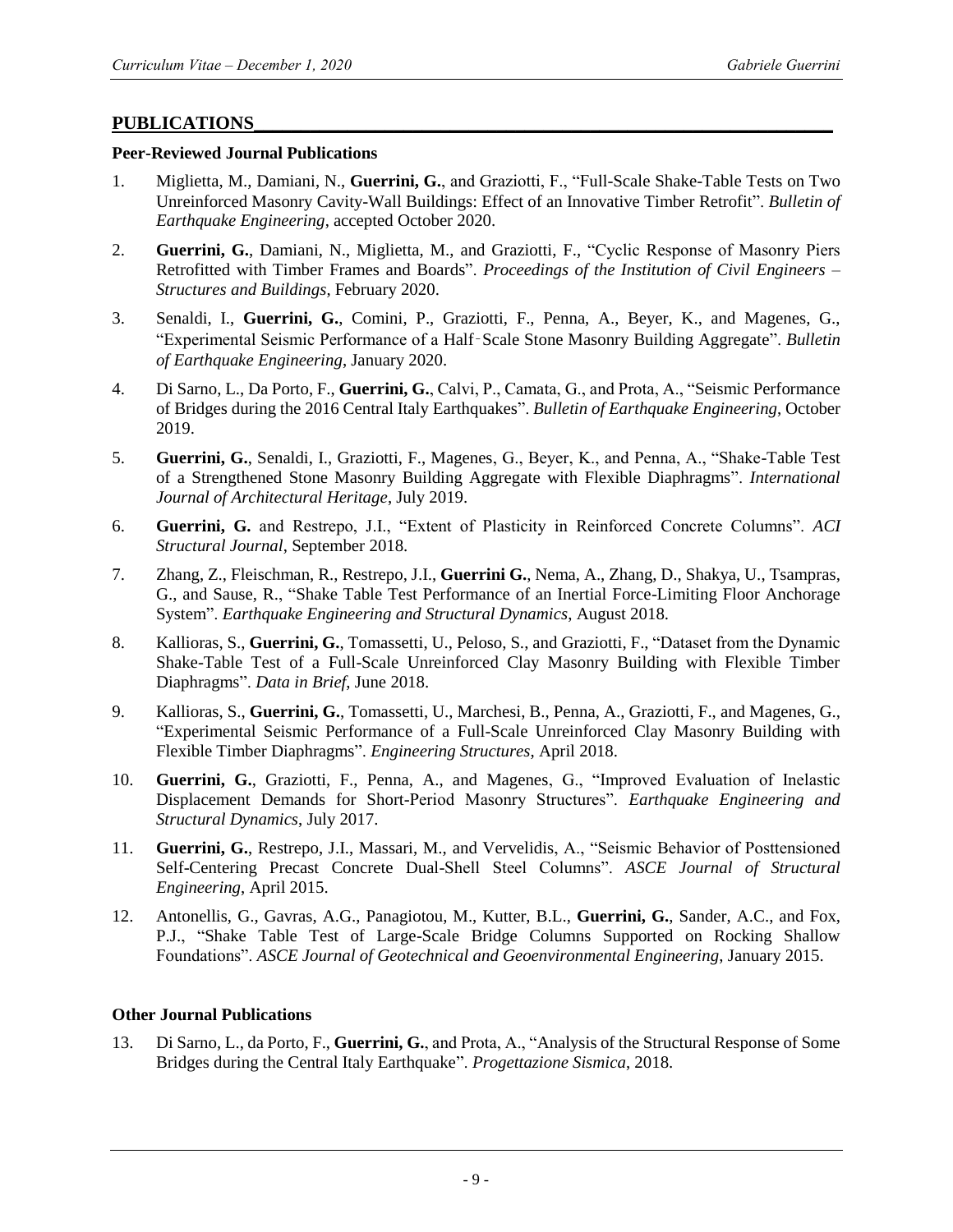- 14. Fragomeli, A., Galasco, A., Graziotti, F., **Guerrini, G.**, Kallioras, S., Magenes, G., Malomo, D., Mandirola, M., Manzini, C.F., Marchesi, B., Milanesi, R.R., Morandi, P., Penna, A., Rossi, A., Rosti, A., Rota, M., Senaldi, I.E., Tomassetti, U., Cattari, S., da Porto, F., and Sorrentino, L., "Performance of Masonry Buildings in the Seismic Sequence of Central Italy 2016 - Part 1: Overview". *Progettazione Sismica*, 2017.
- 15. Fragomeli, A., Galasco, A., Graziotti, F., **Guerrini, G.**, Kallioras, S., Magenes, G., Malomo, D., Mandirola, M., Manzini, C.F., Marchesi, B., Milanesi, R.R., Morandi, P., Penna, A., Rossi, A., Rosti, A., Rota, M., Senaldi, I.E., Tomassetti, U., Cattari, S., da Porto, F., and Sorrentino, L., "Performance of Masonry Buildings in the Seismic Sequence of Central Italy 2016 - Part 2: Case Studies of Affected Municipalities". *Progettazione Sismica*, 2017.

## **Book Chapters**

- 16. Senaldi, I., **Guerrini, G.**, Caruso, M., Graziotti, F., Magenes, G., Beyer, K., and Penna, A., "Experimental Seismic Response of a Half-Scale Stone Masonry Building Aggregate: Effects of Retrofit Strategies". In: *Structural Analysis of Historical Constructions - An Interdisciplinary Approach*, R. Aguilar, D. Torrealva, S. Moreira, M.A. Pando, and L.F. Ramos, Eds., RILEM Bookseries 18, Springer International Publishing, Basel, Switzerland, 2019, pp. 1372-1381.
- 17. Graziotti, F., **Guerrini, G.**, Rossi, A., Andreotti, G., and Magenes, G., "Proposal for an Improved Procedure and Interpretation of ASTM C1531 for the In-Situ Determination of Brick-Masonry Shear Strength". In: *Masonry 2018, ASTM STP1612*, N.V. Krogstad and W.M. McGinley, Eds., ASTM International, West Conshohocken, PA, USA, 2018, pp. 13-33.
- 18. **Guerrini, G.**, Graziotti, F., Penna, A., and Magenes, G., "Dynamic Shake-Table Tests on Two Full-Scale, Unreinforced Masonry Buildings Subjected to Induced Seismicity". In: *Experimental Vibration Analysis for Civil Structures*, J.P. Conte, R. Astroza, G. Benzoni, G. Feltrin, K.L. Loh, and B. Moaveni, Eds., Springer International Publishing, Basel, Switzerland, 2018, pp. 376-387.

## **Conference Publications**

- 19. **Guerrini, G.**, Tomassetti, U., Graziotti, F., Rota, M., and Penna, A., "Effect of an Innovative Isolation System on the Seismic Response of Cultural Heritage Building Contents". *Proc. 17th World Conference on Earthquake Engineering*, Sendai, Japan, 2020-2021.
- 20. Damiani, N., Miglietta, M., **Guerrini, G.**, and Graziotti, F., "Seismic Performance of an Innovative Timber Retrofit Technique for Unreinforced Masonry Buildings". *Proc. 17th World Conference on Earthquake Engineering*, Sendai, Japan, 2020-2021.
- 21. **Guerrini, G.**, Senaldi, I., Tacci, M., Penna, A., Beyer, K., and Rota, M., "Damage Limit States for Artistic Assets from Cyclic and Dynamic Tests on Plastered Masonry Walls". *Proc. 17th World Conference on Earthquake Engineering*, Sendai, Japan, 2020-2021.
- 22. Damiani, N., Miglietta, M., **Guerrini, G.**, and Graziotti, F., "An Innovative Timber System for the Seismic Retrofit of Unreinforced Brick Masonry Buildings". *Proc. 17th International Brick and Block Masonry Conference – From Historical to Sustainable Masonry*, Krakow, Poland, July 5-8, 2020.
- 23. Senaldi, I., **Guerrini, G.**, Bruggi, A., Quaini, M., and Penna, A., "Experimental Characterization of PBO-FRCM Composites for Masonry Structures Retrofit". *Proc. 17th International Brick and Block Masonry Conference – From Historical to Sustainable Masonry*, Krakow, Poland, July 5-8, 2020.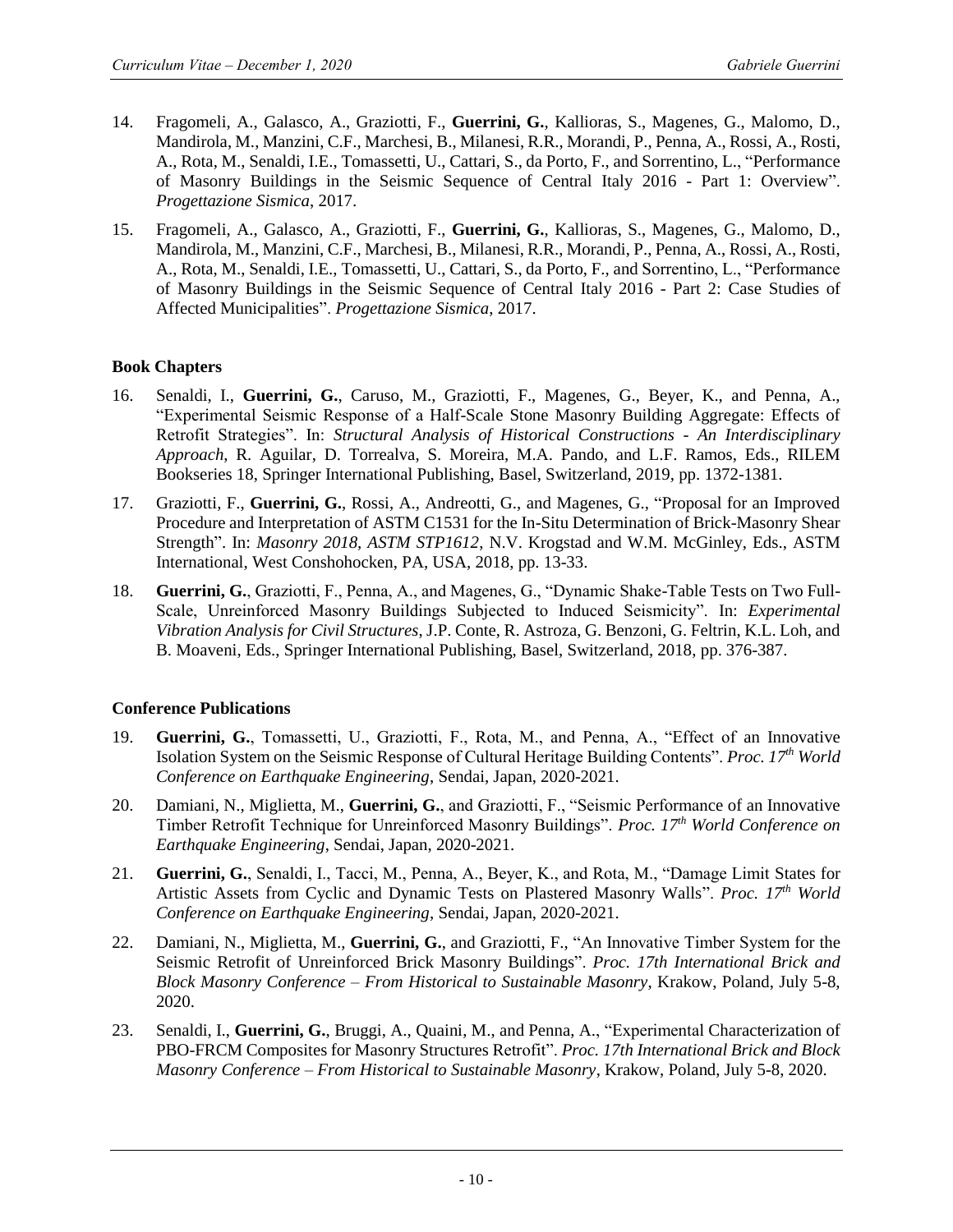- 24. **Guerrini, G.**, "Two Critical Issues in Detailing Reinforced Concrete Frames for Ductility". *Proc. Symposium on Concrete and Concrete Structures*, Parma, Italy, October 15, 2019.
- 25. **Guerrini, G.**, Ausenda, G., Graziotti, F., and Penna, A., "An Innovative Seismic Isolation Device Based on Multiple Articulated Quadrilateral Mechanisms: Analytical Study and Shake-Table Test". *Proc. XVIII Conference of the Italian National Association of Earthquake Engineering*, Ascoli Piceno, Italy, September 15-19, 2019.
- 26. Graziotti, F., Solenghi, M., **Guerrini, G.**, and Penna, A., "Macroelement Modelling of a Monitored URM School Building Accounting for Seismic Damage Accumulation". *Proc. XVIII Conference of the Italian National Association of Earthquake Engineering*, Ascoli Piceno, Italy, September 15-19, 2019.
- 27. Senaldi, I., **Guerrini, G.**, Solenghi, M., Graziotti, F., Penna, A., and Beyer, K., "Numerical Modelling of the Seismic Response of a Half-Scale Stone Masonry Aggregate Prototype". *Proc. XVIII Conference of the Italian National Association of Earthquake Engineering*, Ascoli Piceno, Italy, September 15-19, 2019.
- 28. Miglietta, M., Damiani, N., Grottoli, L., **Guerrini, G.**, and Graziotti, F., "Shake-Table Investigation of a Timber Retrofit Solution for Unreinforced Masonry Cavity-Wall Buildings". *Proc. XVIII Conference of the Italian National Association of Earthquake Engineering*, Ascoli Piceno, Italy, September 15-19, 2019.
- 29. Graziotti, F., Toninelli, P., Solenghi, M., **Guerrini, G.**, and Penna, A., "Numerical Simulation of the Nonlinear Earthquake Response of a Monitored URM School Building". *Proc. 7th International Conference on Computational Methods in Structural Dynamics and Earthquake Engineering (COMPDYN)*, Hersonissos, Crete, Greece, June 24-26, 2019.
- 30. Kallioras, S., **Guerrini, G.**, Bracchi, S., Penna, A., and Graziotti, F., "Displacement Demand Equations for the Non-Linear Static Analysis of Short-Period Masonry Structures". *Proc. 13th North American Masonry Conference*, Salt Lake City, UT, USA, June 16-19, 2019.
- 31. **Guerrini, G.**, Senaldi, I., Di Santo, F., Tomassetti, U., Graziotti, F., Magenes, G., Beyer, K., and Penna, A., "Experimental Seismic Response of a Half Scale Natural Stone Masonry Building Aggregate". *Proc. 10th International Masonry Conference*, Milan, Italy, July 9-11, 2018.
- 32. Senaldi, I., **Guerrini, G.**, Scherini, S., Morganti, S., Magenes, G., Beyer, K., and Penna, A., "Natural Stone Masonry Characterization for the Shaking-Table Test of a Scaled Building Specimen". *Proc. 10th International Masonry Conference*, Milan, Italy, July 9-11, 2018.
- 33. Zhang, Z., Nema, A., **Guerrini G.**, Shakya, U., Tsampras, G., Fleischman, R., Restrepo, J.I., Sause, R., Zhang, D., Maffei, J., Mar, D., and Monti, G., "An Inertial Force-Limiting Floor Anchorage System for Low-Damage Building Structures". *Proc. 11th U.S. National Conference on Earthquake Engineering*, Los Angeles, CA, USA, June 25-29, 2018.
- 34. **Guerrini, G.**, Senaldi, I., Comini, P., Kallioras, S., Vanin, F., Godio, M., Graziotti, F., Magenes, G., Beyer, K., and Penna, A., "Experimental and Numerical Assessment of the Seismic Performance of a Half-Scale Stone Masonry Building Aggregate". *Proc. 16th European Conference on Earthquake Engineering*, Thessaloniki, Greece, June 18-21, 2018.
- 35. Graziotti, F., Tomassetti, U., **Guerrini, G.**, Correia, A.A., Penna, A., and Magenes, G., "Full-Scale Shake-Table Tests of URM Buildings Subjected to Induced Ground Motions". *Proc. 16th European Conference on Earthquake Engineering*, Thessaloniki, Greece, June 18-21, 2018.
- 36. **Guerrini, G.**, Senaldi, I., Scherini, S., Morganti, S., Magenes, G., Beyer, K., and Penna, A., "Material Characterization for the Shaking-Table Test of the Scaled Prototype of a Stone Masonry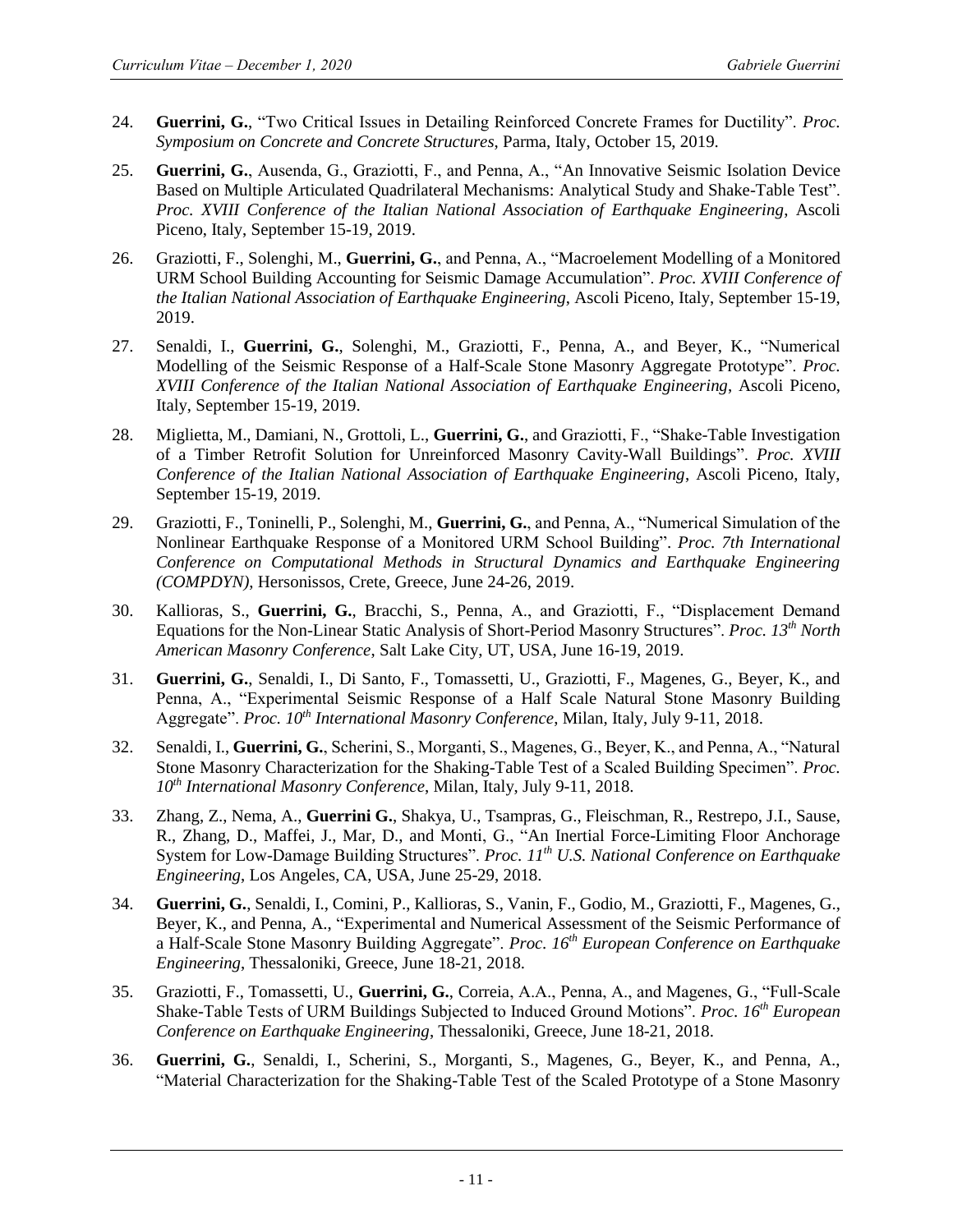Building Aggregate". *Proc. XVII Conference of the Italian National Association of Earthquake Engineering*, Pistoia, Italy, September 17-21, 2017.

- 37. Senaldi, I., **Guerrini, G.**, Graziotti, F., Caruso, M., Di Santo, F., Comini, P., Magenes, G., Beyer, K., and Penna, A., "Shaking-Table Test of a Half-Scaled Natural Stone Masonry Building Aggregate with Flexible Diaphragms". *Proc. XVII Conference of the Italian National Association of Earthquake Engineering*, Pistoia, Italy, September 17-21, 2017.
- 38. Graziotti, F., **Guerrini, G.**, Kallioras, S., Marchesi, B., Rossi, A., Tomassetti, U., Penna, A., and Magenes, G., "Shaking Table Test on a Full-Scale Unreinforced Clay Masonry Building with Flexible Diaphragms". *Proc. 13th Canadian Masonry Symposium*, Halifax, Canada, June 4-7, 2017.
- 39. **Guerrini, G.,** Restrepo, J.I. and Schoettler, M.J., "Self-Centering, Low-Damage, Precast Post-Tensioned Columns for Accelerated Bridge Construction in Seismic Regions". *Proc. 16th World Conference on Earthquake Engineering*, Santiago, Chile, January 9-13, 2017.
- 40. Antonellis, G., Gavras, A.G., Panagiotou, M., Kutter, B.L., Sander, A., **Guerrini, G.**, and Fox, P.J., "Shake Table Test Response of Large-Scale Bridge Columns Supported on Rocking Shallow Foundations". *Proc. 10th U.S. National Conference on Earthquake Engineering*, Anchorage, AK, USA, July 21-25, 2014.
- 41. **Guerrini, G.** and Restrepo, J.I., "Seismic Response of Composite Concrete-Dual Steel Shell Columns for Accelerated Bridge Construction". *Proc. 7th National Seismic Conference on Bridges & Highways*, Oakland, CA, USA, May 20-22, 2013.
- 42. Schoettler, M.J, Restrepo, J.I., **Guerrini, G.**, Duck, D.E., and Carrea, F., "Bridge Column Response to Ground Shaking Induced by a Shake Table". *Proc. 7th National Seismic Conference on Bridges & Highways*, Oakland, CA, USA, May 20-22, 2013.
- 43. **Guerrini, G.** and Restrepo, J.I., "Seismic Response of Recentering Precast Composite Concrete-Dual-Shell-Steel Columns". *Proc. 10th International Conference on Urban Earthquake Engineering*, Tokyo Institute of Technology, Tokyo, Japan, March 1-2, 2013.
- 44. **Guerrini, G.**, Massari, M., Vervelidis, A., and Restrepo, J.I., "Self-Centering Precast Concrete Dual-Shell Steel Columns". *Proc. 15th World Conference on Earthquake Engineering*, Lisbon, Portugal, September 24-28, 2012.
- 45. **Guerrini, G.** and Restrepo, J.I., "Advanced Precast Concrete Dual-Shell Steel Columns". *Proc. 8th International Conference on Urban Earthquake Engineering*, Tokyo Institute of Technology, Tokyo, Japan, March 7-8, 2011.
- 46. **Guerrini, G.** and Restrepo, J.I., "Higher-Mode Effects in Performance-Based Seismic Design of High-Rise Buildings". *Proc. 78th Annual Convention of the Structural Engineers Association of California*, San Diego, CA, USA, September 23-26, 2009.

## **Research Reports**

- 47. Damiani, N., Miglietta, M., Mazzella, L., Grottoli, L., **Guerrini, G.**, Graziotti, F. *Full-scale shaking table test on a Dutch URM cavity-wall terraced-house end unit – A retrofit solution with strongbacks and OSB boards – EUC-BUILD-7*. Report No. EUC052/2019U, EUCENTRE, Pavia, Italy, March 2019.
- 48. Miglietta, M., Mazzella, L., Grottoli, L., **Guerrini, G.**, Graziotti, F. *Full-scale shaking table test on a Dutch URM cavity-wall terraced-house end unit – EUC-BUILD-6*. Report No. EUC160/2018U, EUCENTRE, Pavia, Italy, March 2019.